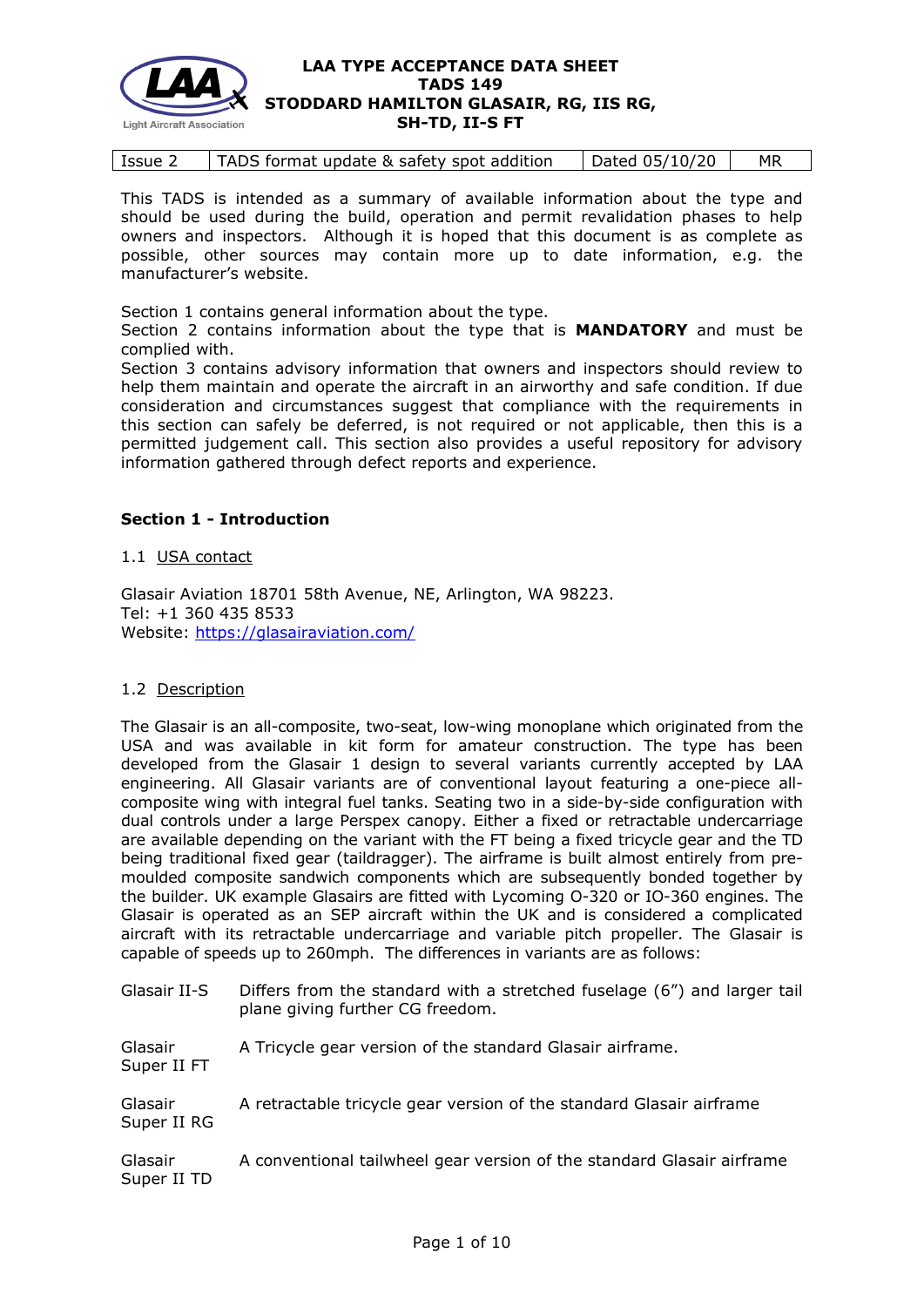

The Glasair aircraft in all its variants is no longer offered by Glasair aviation.

Note that the only propeller(s) approved for an individual aircraft are those listed on the individual aircraft's Operating Limitations document or in the [PTL/1](http://www.lightaircraftassociation.co.uk/engineering/NewMods/PTL.html) (Propeller Type List) for the type.

## **Section 2 – Mandatory information for owners, operators and inspectors**

At all times, responsibility for the maintenance and airworthiness of an aircraft rests with the owner. A Condition of a Permit to Fly requires that: *"the aircraft shall be maintained in an airworthy condition".* 

## 2.1 Fast Build Kit 51% Compliance

Glasair kits were supplied as slow-build kits.

## 2.2 Build Manual

Glasair Aviation produced a detailed construction manual with each kit.

#### 2.3 Build Inspections

Inspector approval codes A-A or AC1 or AC2. Inspector signing off final inspection also requires 'first flight' endorsement.

#### 2.4 Flight Manual

Glasair Aviation provided a pilot's handbook for operating the aircraft.

#### 2.5 Mandatory Permit Directives

None specifically applicable to this aircraft type.

Also check the LAA website for MPDs that are non-type specific [\(TL2.22\)](http://www.lightaircraftassociation.co.uk/engineering/TechnicalLeaflets/Operating%20An%20Aircraft/TL%202.22%20non-type%20specific%20MPDs.pdf).

## 2.6 LAA Required Modifications (including LAA issued AILs, SBs, etc)

None.

## 2.7 Additional engine operating limitations to be placarded or shown by instrument markings

Notes:

- Refer to the engine manufacturer's latest documentation for the definitive parameter values and recommended instruments.
- Where an instrument is not fitted, the limit need not be displayed.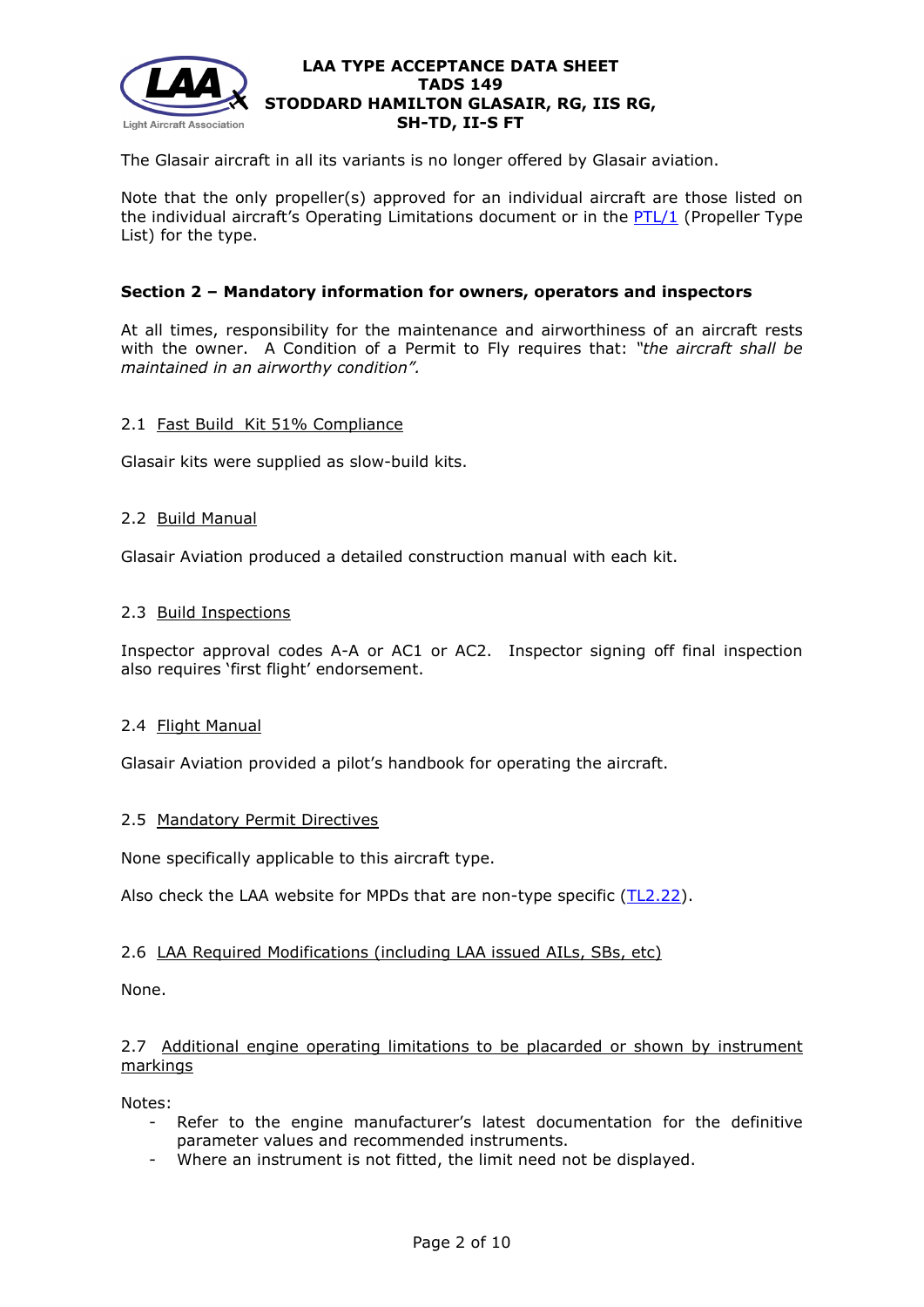

# 2.8 Control surface deflections

| Ailerons     | Up: $10.5^{\circ}$ - 12.5 $^{\circ}$ |
|--------------|--------------------------------------|
|              | Down: 10.5° - 12.5°                  |
| Elevators    | Up: 27° - 32°                        |
|              | Down: 25° - 30°                      |
| Elevator tab | Up: 30°                              |
|              | Down: 30°                            |
| Rudder       | Left: $20^{\circ}$ - $22^{\circ}$    |
|              | Right: 20° - 22°                     |
|              | Down: 23° - 24°                      |

# 2.9 Operating Limitations and Placards

(Note that the wording on an individual aircraft's Operating Limitations document takes precedence, if different.)

Glasair RG:

- 1. Maximum number of occupants authorised to be carried: two
- 2. The aircraft must be operated in compliance with the following operating limitations, which shall be displayed in the cockpit by means of placards or instrument markings:
	- 2.1 Aerobatic Limitations Aerobatic manoeuvres are prohibited. Intentional spinning is prohibited.
	- 2.2 Loading Limitations Maximum Total Weight Authorised: 817 kg CG Range: 82.2 inches to 86.88 inches aft of datum. Datum Point is: 76.2 inches forward of the leading edge of the wing at the root
	- 2.3 Engine Limitations Maximum Engine RPM: 2700
	- 2.4 Airspeed Limitations Maximum Indicated Airspeed ( $V_{NE}$ ): 260 mph Max Indicated Airspeed Flaps Extended: 140 mph (first stage) 110 mph (second stage)
	- 2.5 Other Limitations The aircraft shall be flown by day and under Visual Flight Rules only Smoking in the aircraft is prohibited.

Additional Placards:

"Occupant Warning - This Aircraft has not been Certificated to an International Requirement"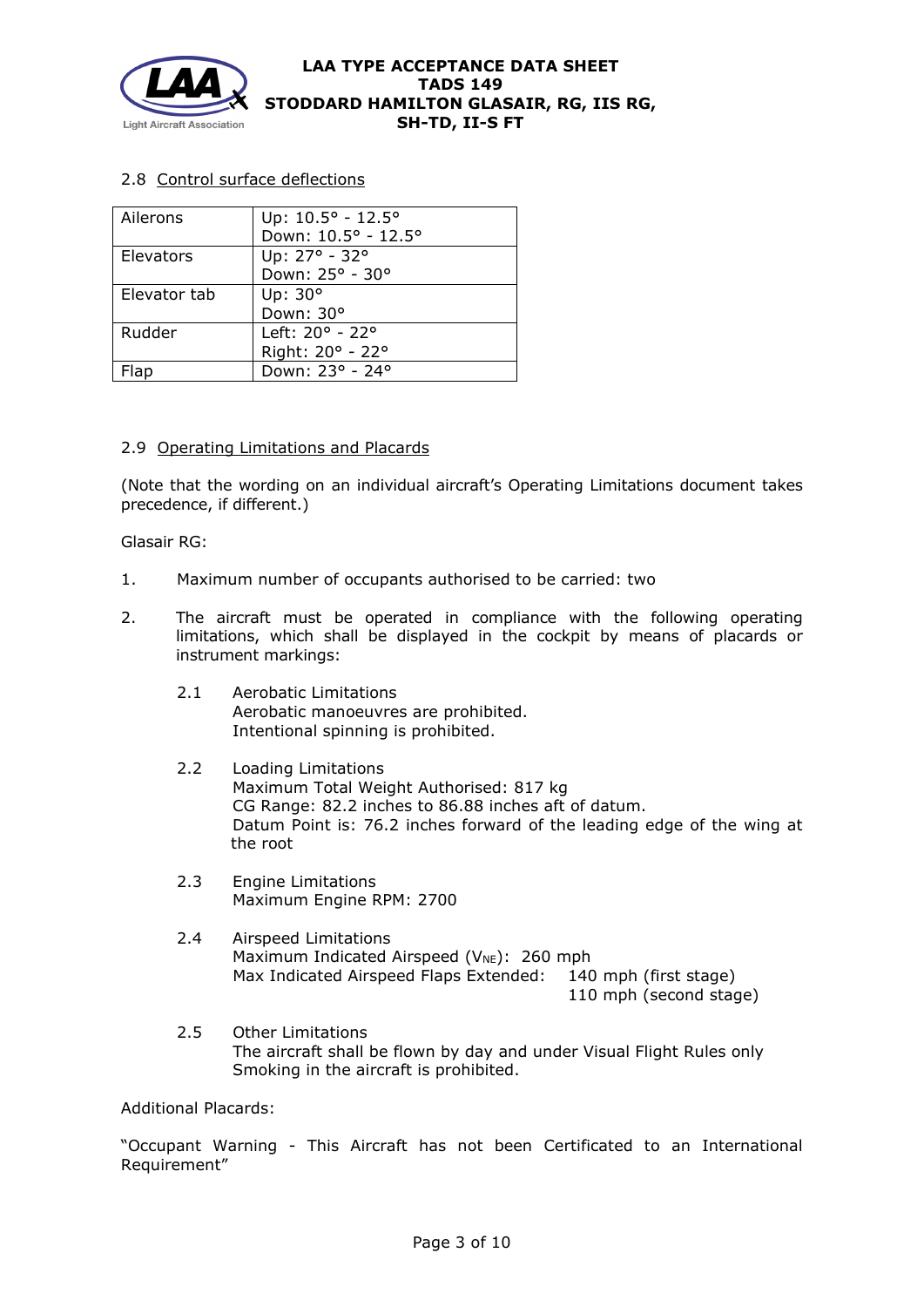

A fireproof identification plate must be fitted to fuselage, engraved or stamped with aircraft's registration letters.

Glasair IIS RG:

- 1. Maximum number of occupants authorised to be carried: two
- 2. The aircraft must be operated in compliance with the following operating limitations, which shall be displayed in the cockpit by means of placards or instrument markings:
	- 2.1 Aerobatic Limitations Aerobatic manoeuvres are prohibited. Intentional spinning is prohibited.
	- 2.2 Loading Limitations Maximum Total Weight Authorised: 909 kg CG Range: 83.71 inches to 91.72 inches aft of datum. Datum Point is: 60.0 inches forward of the front face of the firewall.
	- 2.4 Engine Limitations Maximum Engine RPM: 2700
	- 2.4 Airspeed Limitations Maximum Indicated Airspeed ( $V_{NE}$ ): 260 mph Max Indicated Airspeed Flaps Extended: 140 mph Max Indicated Airspeed Undercarriage Extended: 110 mph
	- 2.5 Other Limitations The aircraft shall be flown by day and under Visual Flight Rules only Smoking in the aircraft is prohibited.

Additional Placards:

"Occupant Warning - This Aircraft has not been Certificated to an International Requirement"

A fireproof identification plate must be fitted to fuselage, engraved or stamped with aircraft's registration letters.

Glasair Super IIS RG

- 1. Maximum number of occupants authorised to be carried: two
- 2. The aircraft must be operated in compliance with the following operating limitations, which shall be displayed in the cockpit by means of placards or instrument markings:
	- 2.1 Aerobatic Limitations Aerobatic manoeuvres are prohibited. Intentional spinning is prohibited.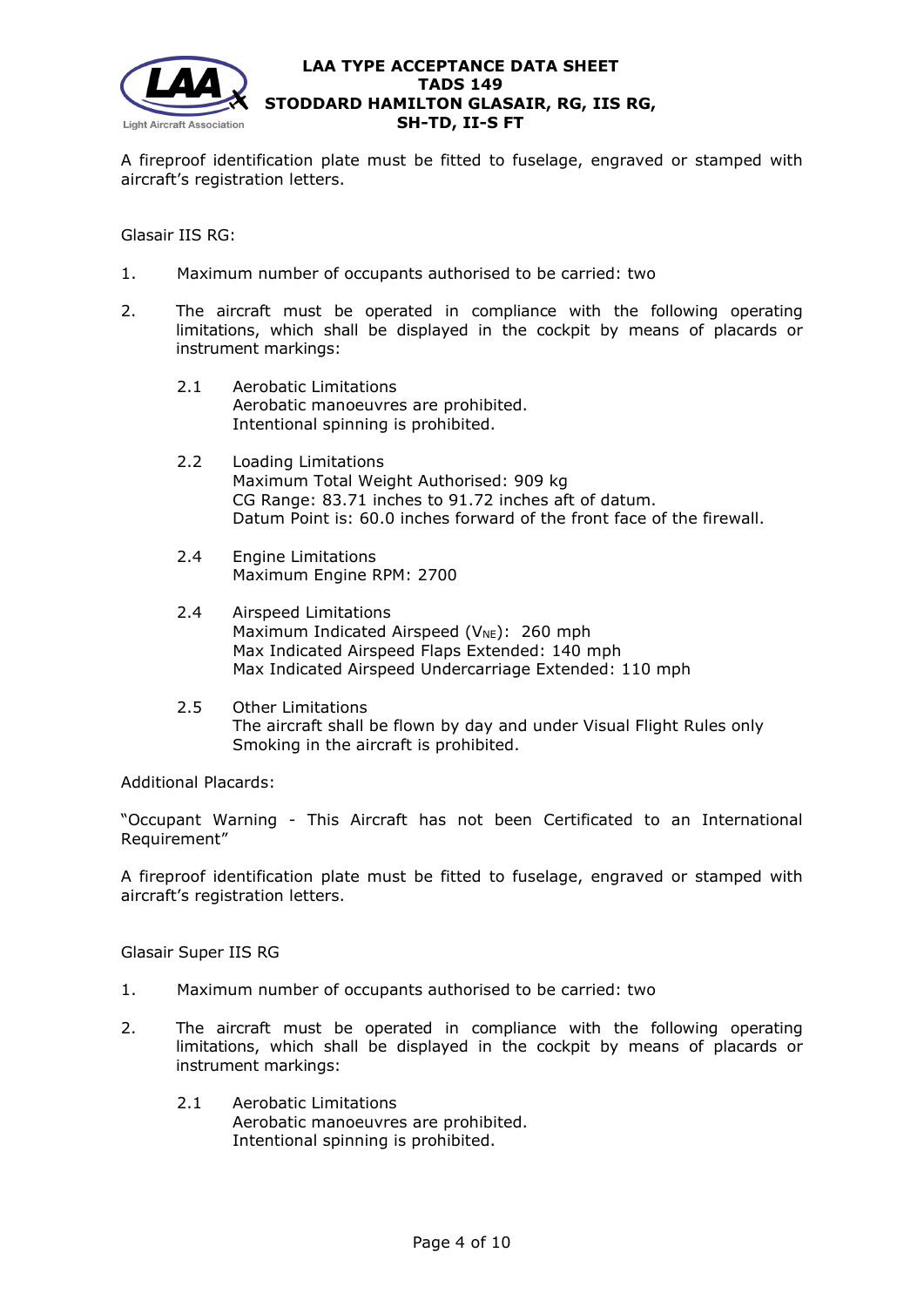

- 2.2 Loading Limitations Maximum Total Weight Authorised: 998 kg CG Range: 89.91 inches to 97.65 inches aft of datum. Datum Point is: 60.0 inches forward of the front face of the firewall.
- 2.5 Engine Limitations Maximum Engine RPM: 2700 Do not operate above 22" manifold pressure below 2350RPM. Operation above 2600RPM is limited to take off, as soon as practical after take off the rpm should be reduced to 2600 or less
- 2.4 Airspeed Limitations Maximum Indicated Airspeed ( $V_{NE}$ ): 260 mph Max Indicated Airspeed Flaps Extended: 140 mph Max Indicated Airspeed Undercarriage Extended: 110 mph
- 2.5 Other Limitations The aircraft shall be flown by day and under Visual Flight Rules only Smoking in the aircraft is prohibited.

Additional Placards:

"Occupant Warning - This Aircraft has not been Certificated to an International Requirement"

A fireproof identification plate must be fitted to fuselage, engraved or stamped with aircraft's registration letters.

## 2.10 Maximum permitted empty weight

Not applicable.

# **Section 3 – Advice to owners, operators and inspectors**

## 3.1 Maintenance Manual

Glasair provided a copy of 'Glasair Maintenance Manual' with each kit.

# 3.2 Standard Options

None.

## 3.3 Manufacturer's Information (including Service Bulletins, Service Letters, etc)

In the absence of any over-riding LAA classification, inspections and modifications published by the manufacturer should be satisfied according to the recommendation of the manufacturer. It is the owner's responsibility to be aware of and supply such information to their Inspector.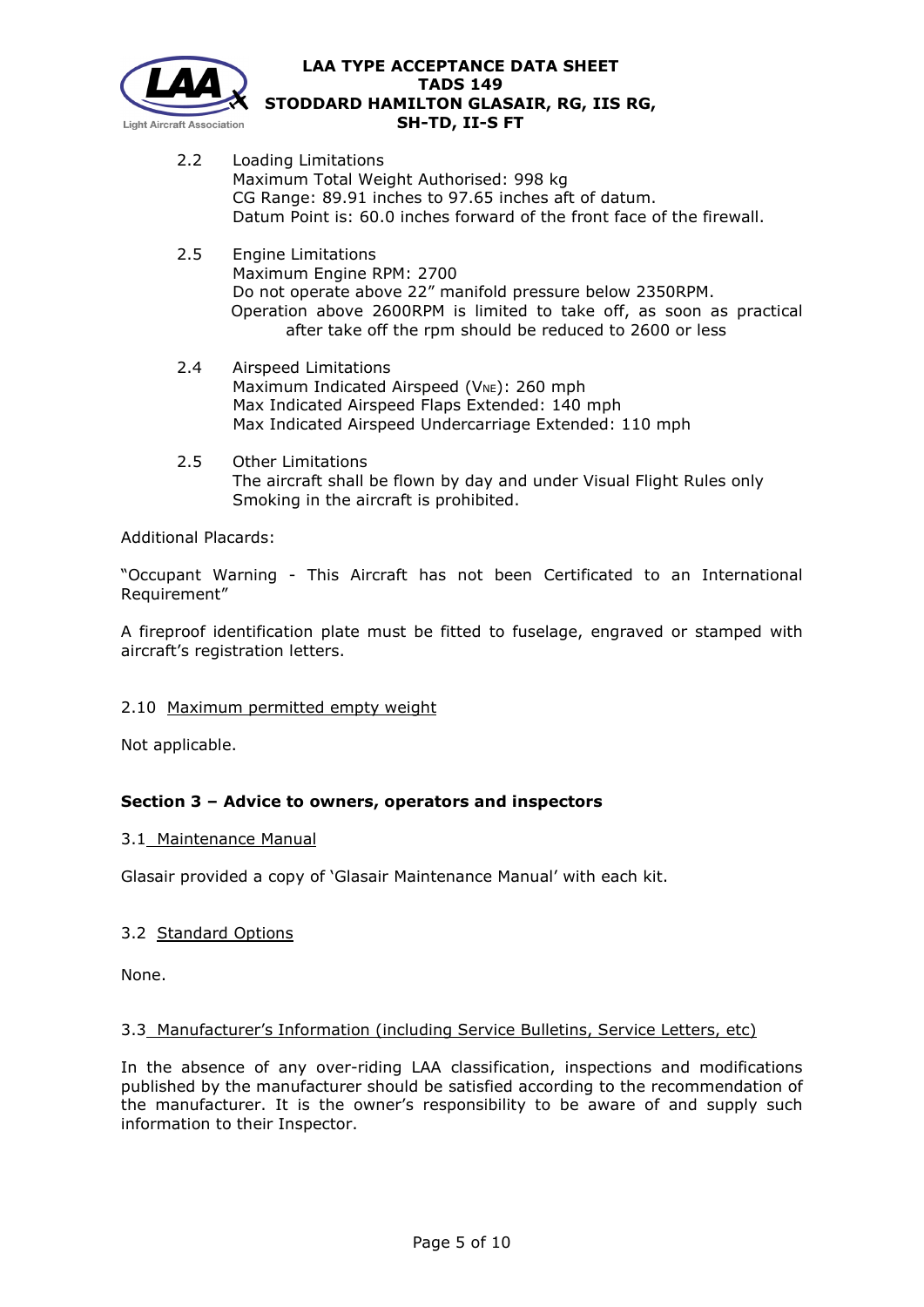

| Ref             | Description                                    |
|-----------------|------------------------------------------------|
| S <sub>B1</sub> | Nose gear scissors                             |
| SB <sub>2</sub> | Side brace and trunnion                        |
| <b>SB3</b>      | Emergency gear extension spring                |
|                 | tabs                                           |
| <b>SB4</b>      | Leaking gear oleo struts                       |
| <b>SB5</b>      | Control stick sleeve, elevator horn            |
| SB <sub>6</sub> | Landing gear oleo strut                        |
| SB <sub>7</sub> | FT inboard rib attach brackets                 |
| SB <sub>8</sub> | Defective fuel fitting                         |
| <b>SB9</b>      | Nose gear shimmy                               |
| <b>SB10</b>     | Battery/alternator master switch               |
| <b>SB11</b>     | Aileron actuating pushrod                      |
| <b>SB12</b>     | Rod end bearings, F3416M                       |
| <b>SB13</b>     | Extra diodes on PC board                       |
| <b>SB14</b>     | Fixed-pitch spinner backplate                  |
| <b>SB15</b>     | Hydraulic pump fittings                        |
| <b>SB16</b>     | Gas cap seals (new style)                      |
| <b>SB17</b>     | Derakane vinyl ester resin                     |
| <b>SB18</b>     | Fuel contamination                             |
| <b>SB19</b>     | Engines, Propellers & Propeller                |
| <b>SB20</b>     | Electrical system, 28v option                  |
| <b>SB21</b>     | Fuselage panel modifications                   |
| <b>SB22</b>     | Fitting of engine mount                        |
| <b>SB23</b>     | Gap between nose wheel well box                |
| <u>SB24</u>     | Horizontal stabilizer stiffening               |
| <b>SB25</b>     | Spar cap upper contour                         |
| <u>SB26</u>     | Nose gear drag brace reinforcement             |
| <b>SB27</b>     | Instrument panel template 3G1501               |
| <b>SB28</b>     | Fitting Glasair 1 parts to Glasair 11          |
| <b>SB29</b>     | Landing gear box fit-up                        |
| <b>SB30</b>     | Landing gear box forward partial               |
| <b>SB31</b>     | Firewall rib location                          |
| <b>SB32</b>     | Engine mount and firewall template             |
| <b>SB33</b>     | Engine mount and firewall template             |
| <b>SB34</b>     | Flap ratchet plate                             |
| <b>SB35</b>     | Control stick sleeve                           |
| <b>SB36</b>     | Fuel leakage around<br>main<br>spar            |
|                 | attach bolts<br>Wheel well scribe lines        |
| <b>SB37</b>     |                                                |
| <b>SB38</b>     | Flap control assembly                          |
| <b>SB39</b>     | Taildragger main landing gear upper a<br>bolts |
| <b>SB40</b>     | Hydraulic pressure gauge                       |
| <b>SB41</b>     | Oildyne hydraulic pump pressure                |
| <b>SB42</b>     | FT nose wheel pivot range                      |
| <b>SB43</b>     | <b>Cable Thimbles</b>                          |
| <b>SB44</b>     | FT nose gear modification                      |
| <b>SB45</b>     | Rudder pedal centre support bracket            |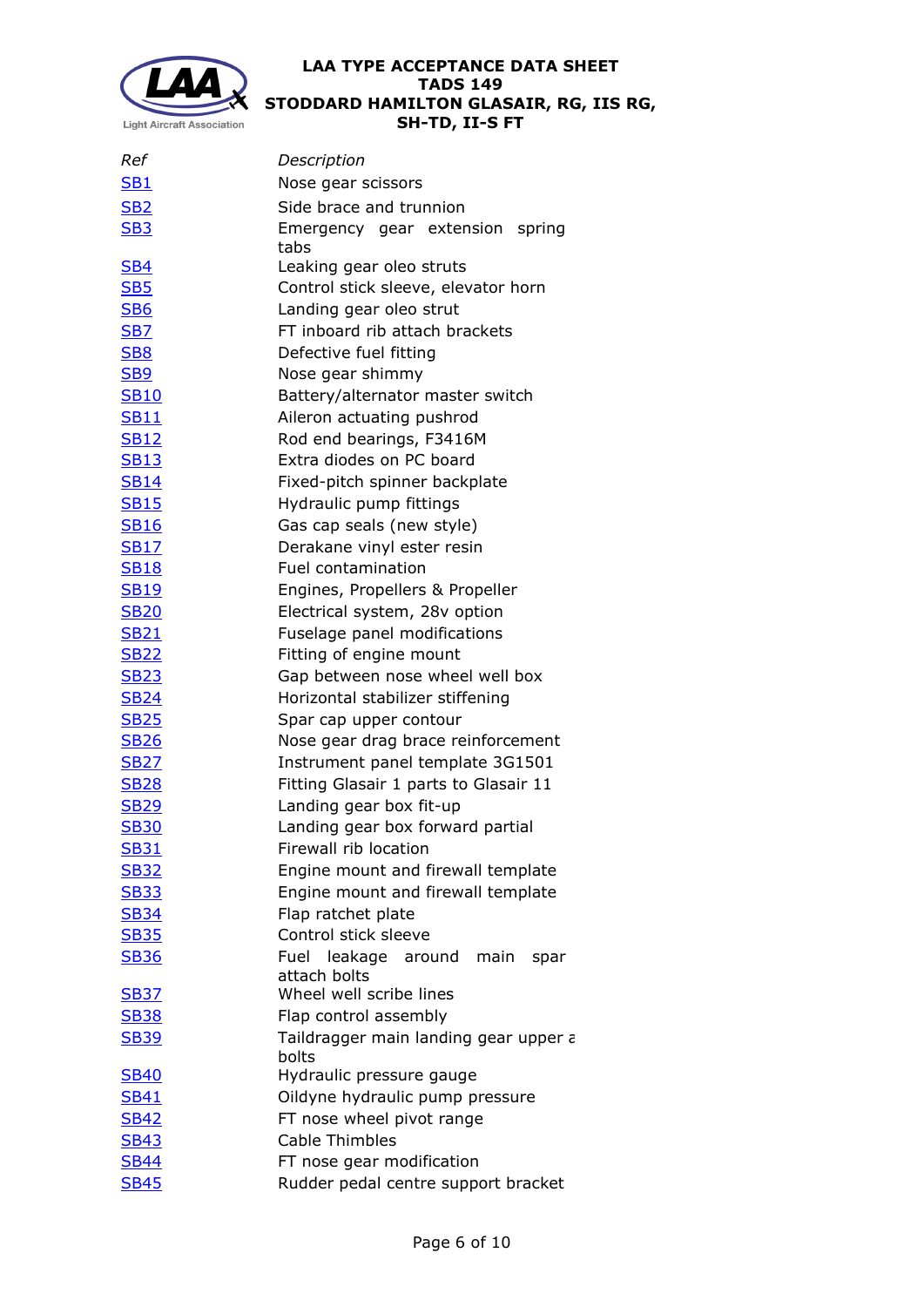

| <b>SB46</b> | Nose wheel axle roll pin holes           |
|-------------|------------------------------------------|
| <b>SB47</b> | Hydraulic actuator piston retaining      |
| <b>SB48</b> | Canopy frame modification                |
| <b>SB49</b> | Firewall flange template                 |
| <b>SB50</b> | Canopy frame trim lines                  |
| <b>SB51</b> | Canopy frame trim lines                  |
| <b>SB52</b> | Main gear hydraulic actuator rod         |
| <b>SB53</b> | Interference between rudder and          |
|             | elevator arms                            |
| <b>SB54</b> | Elevator<br>counterweight<br>arm         |
| <b>SB55</b> | modification<br>Play between fixed-pitch |
|             | prop<br>extension                        |
| <b>SB56</b> | Nose gear down lock spring               |
| <b>SB57</b> | Side brace bell crank and upper          |
| <b>SB58</b> | Rudder pedal assemblies                  |
| <b>SB59</b> | Trim<br>Control wheel<br>shaft           |
|             | modification                             |
| <b>SB60</b> | Hydraulic system tubing                  |
| <b>SB61</b> | Fuel leaks through spar caps             |
| <b>SB62</b> | Wing leading edge interference with      |
|             | nose gear box                            |
| <b>SB63</b> | Gear retraction PC board                 |
| <u>SB64</u> | Landing gear forward side brace          |
|             | brackets                                 |
| <b>SB65</b> | Facet electric fuel boost pump           |
| <b>SB66</b> | Lord engine suspension assemblies        |
| <b>SB67</b> | Interference between trim cable          |
|             | drum                                     |
| <b>SB68</b> | Cabin heat box gasket                    |
| <b>SB69</b> | Elevator<br>counterweight                |
|             | reinforcement<br>Induction               |
| <u>SB70</u> | system<br>fatigue<br>improvements        |
| <b>SB71</b> | Engine mount inspection                  |
| <b>SB72</b> | Hydraulic snubber                        |
| <b>SB73</b> | Engine mount nuts                        |
| <b>SB74</b> | Oil cooler location                      |
| <b>SB75</b> | RG nose gear fork attach bolts           |
| <b>SB76</b> | Landing gear toe-in alignment            |
| <b>SB77</b> | main gear hydraulic actuator rod         |
|             | end reinforcement                        |
| <b>SB78</b> | Nose gear installation problems          |
| <b>SB79</b> | Nose gear emergency extension gas        |
|             | spring                                   |
| <u>SB80</u> | shimmy<br>nose<br>gear<br>damper         |
|             | compression spacer                       |
| <b>SB81</b> | Spinner backplates for fixed-pitch       |
| <u>SB82</u> | 90° induction elbow and support          |
|             | arm                                      |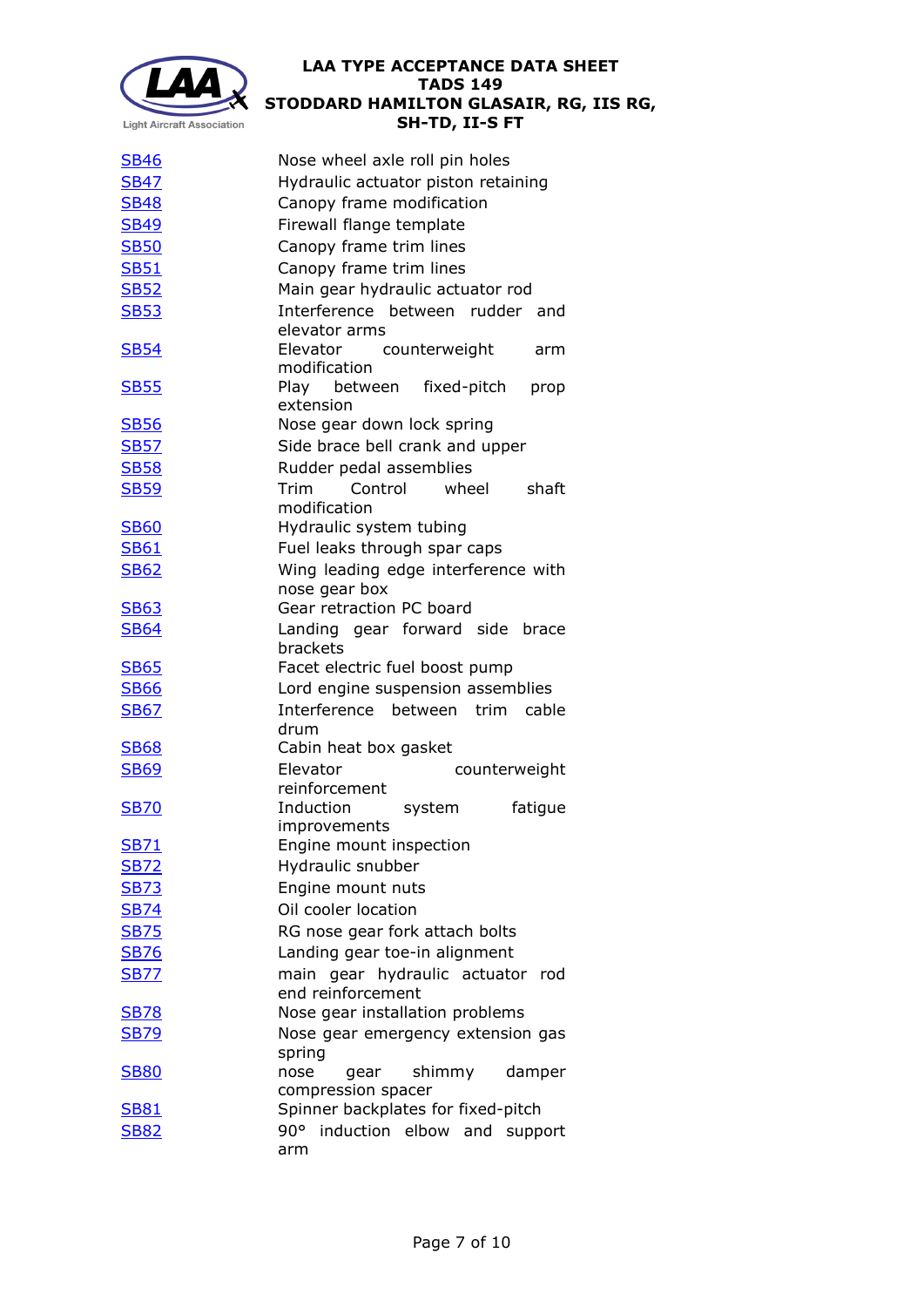

| <b>SB83</b>  | Cosmetic paint cracks at base of<br>windshield  |
|--------------|-------------------------------------------------|
| <b>SB84</b>  | Main tank fuel gauge components                 |
| <b>SB85</b>  | Nose gear wheel well fire barrier               |
| <b>SB86</b>  | Lycoming AD #90-04-06                           |
| <b>SB87</b>  | Seat belt attach angle                          |
| <b>SB88</b>  | Main gear side brace assemblies                 |
| <b>SB89</b>  | Nose gear strut reinforcement                   |
| <b>SB90</b>  | Rudder actuator linkage                         |
| <b>SB91</b>  | Alternate air door spring                       |
|              |                                                 |
| <u>SB92</u>  | Nose gear emergency extension                   |
| <b>SB93</b>  | Revised gross weight and main                   |
| <b>SB94</b>  | Elevator hinge bracket                          |
| <b>SB95</b>  | Landing gear oleo struts                        |
| <b>SB96</b>  | Elevator trim box main gear                     |
| <b>SB97</b>  | Pedal placement on new-style                    |
| <b>SB98</b>  | Slotted flap hinge points                       |
| <b>SB99</b>  | Landing gear electrical system IIIs shi         |
|              | prior to wiring                                 |
| <b>SB100</b> | Nose gear drag brace                            |
| <b>SB101</b> | Fuel filter assembly                            |
| <b>SB102</b> | Forward fuselage belly section                  |
| <b>SB103</b> | Nose gear over-centre springs                   |
| <b>SB104</b> | Aluminium brake line tubing                     |
| <b>SB105</b> | Landing gear oleo strut                         |
| <b>SB106</b> | Elevator hinge bracket bolts                    |
| <b>SB107</b> | Barry Controls engine vibration                 |
| <b>SB108</b> | III cowl flap rod end bearings                  |
| <b>SB109</b> | Nose gear hydraulic actuator rod                |
| <b>SB110</b> | Main gear strut attach bracket                  |
| <b>SB111</b> | Flap plunger bolt                               |
| <b>SB112</b> | CG location & longitudinal stability            |
| <b>SB113</b> | CG location & longitudinal stability            |
| <u>SB114</u> | CG location & longitudinal stability            |
| <b>SB115</b> | Fuel selector valve                             |
| <b>SB116</b> | rudder requirement<br>with<br>Large             |
|              | wingtip extension                               |
| <b>SB117</b> | Alternate air door                              |
| <b>SB118</b> | Main landing gear position                      |
| <b>SB119</b> | Backup drag brace microswitch                   |
| <b>SB120</b> | Shoulder harness attachment                     |
| <b>SB121</b> | Intermittent-duty solenoids                     |
| <b>SB122</b> | NAV antenna                                     |
| <u>SB123</u> | Outboard rib attach landing<br>gear<br>brackets |
| <u>SB124</u> | Main gear side brace bell crank                 |
| <b>SB125</b> | Cast landing gear scissors                      |
| <b>SB126</b> | Main landing gear upgrade                       |
| <b>SB127</b> | Hydraulic pump upgrade                          |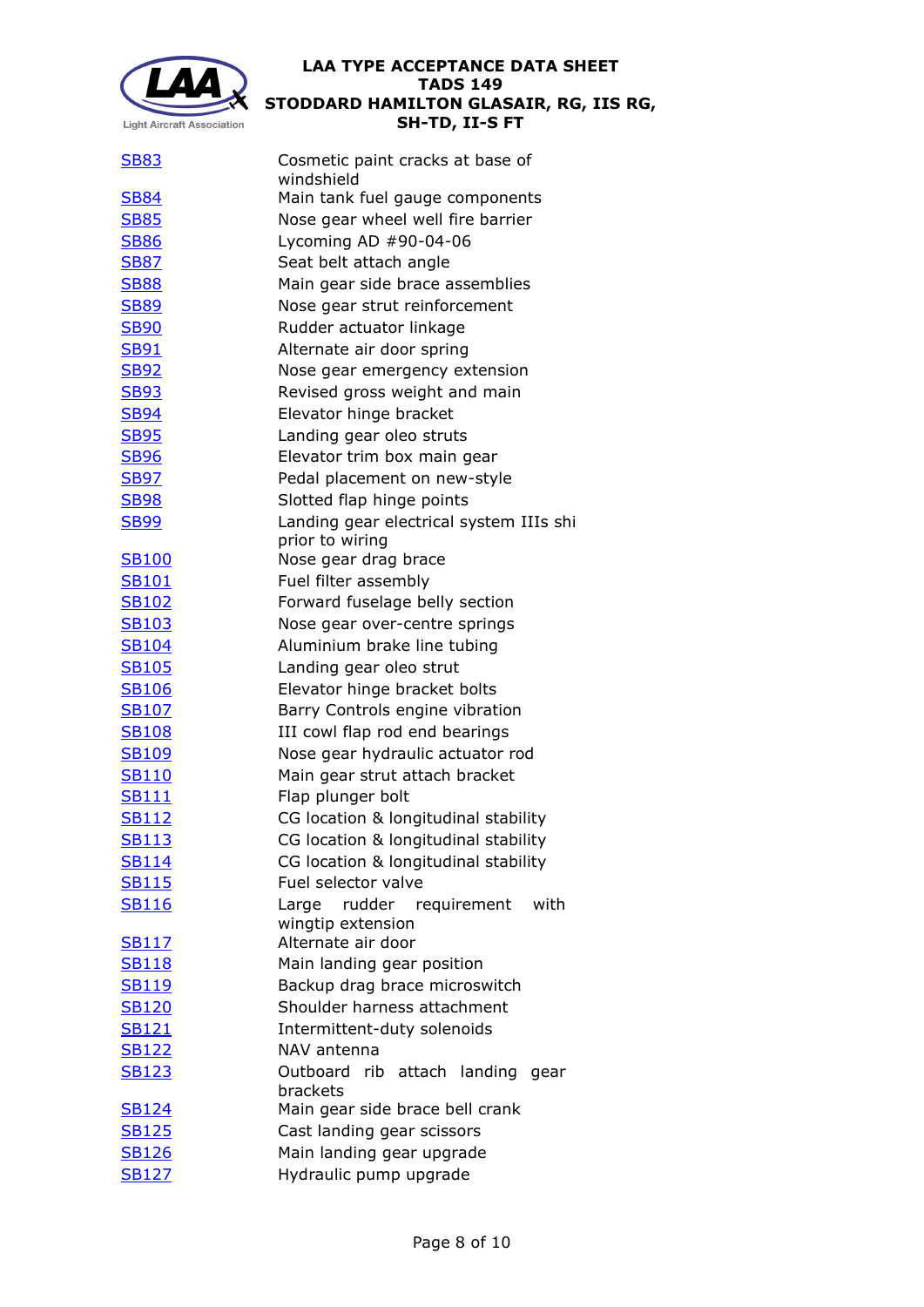

| <b>SB128</b> | Hydraulic pump upgrade                                       |
|--------------|--------------------------------------------------------------|
| <b>SB129</b> | Drag brace weld clearance                                    |
| <b>SB130</b> | Fuel filter bowl securing bolt                               |
| <b>SB131</b> | Fuel venting overboard                                       |
| <b>SB132</b> | Rudder pedal control weldments                               |
| <b>SB133</b> | Revised gross weight & main                                  |
| <b>SB134</b> | Directional control on takeoff                               |
| <b>SB135</b> | Outboard rib attach landing gear                             |
| <b>SB136</b> | Hydraulic actuator seal                                      |
| <b>SB137</b> | Main landing gear side brace stud<br>replacement             |
| <u>SB138</u> | Electric trim turnbuckle                                     |
| <b>SB139</b> | Pc boards with "Option 1" diodes                             |
| <b>SB140</b> | Elevator torque tube assembly                                |
| <b>SB141</b> | Landing gear scissors bolt bushing                           |
| <b>SB142</b> | AN470A4-& soft rivets                                        |
| <b>SB143</b> | Nose gear drag link studs                                    |
| <b>SB144</b> | Tubing flaring tool P/N 810-0190-<br>001                     |
| <b>SB145</b> | III cowl flap rod end bearing                                |
| <b>SB146</b> | Nose gear trunnion attach plate<br>fasteners                 |
| <b>SB147</b> | Main gear half fork attach bolts                             |
| <b>SB148</b> | Mislabelled<br>and<br>dma<br>conap                           |
|              | prompter                                                     |
| <b>SB149</b> | Main landing gear trunnion tubes                             |
| <b>SB150</b> | Fram fuel filter assembly                                    |
| <b>SB151</b> | An470a4-9 soft rivets                                        |
| <b>SB152</b> | Nicopress sleeves p/n's 450-0002-<br>003                     |
| <b>SB153</b> | Aileron counterweight assemblies                             |
| <b>SB154</b> | Gear warning buzzer p/n 210-0677-<br>001                     |
| <b>SB155</b> | Airborne 211cc and 215cc vacuum                              |
| <b>SB156</b> | Resin coating of Glasair III fuel bays                       |
| <b>SL01</b>  | Vinyl Ester resin change                                     |
| <b>SL02</b>  | All fuel injected engines as installed<br>in all models      |
| <u>SL03</u>  | Landing gear scissors<br>which<br>use<br>pressed-in bushings |
| <b>SL04</b>  | Exhaust system cracking                                      |
| <b>SL05</b>  | Glasair gross weight                                         |
| <u>SL06</u>  | Cabin fresh air vent installation                            |
| <b>SL07</b>  | Factory moulded landing gear boxes                           |
|              |                                                              |

# 3.4 Special Inspection Points

Bolts provided are not corrosion proofed using conventional plating, and must be corrosion proofed on assembly using suitable grease. UK Build manual supplement refers.